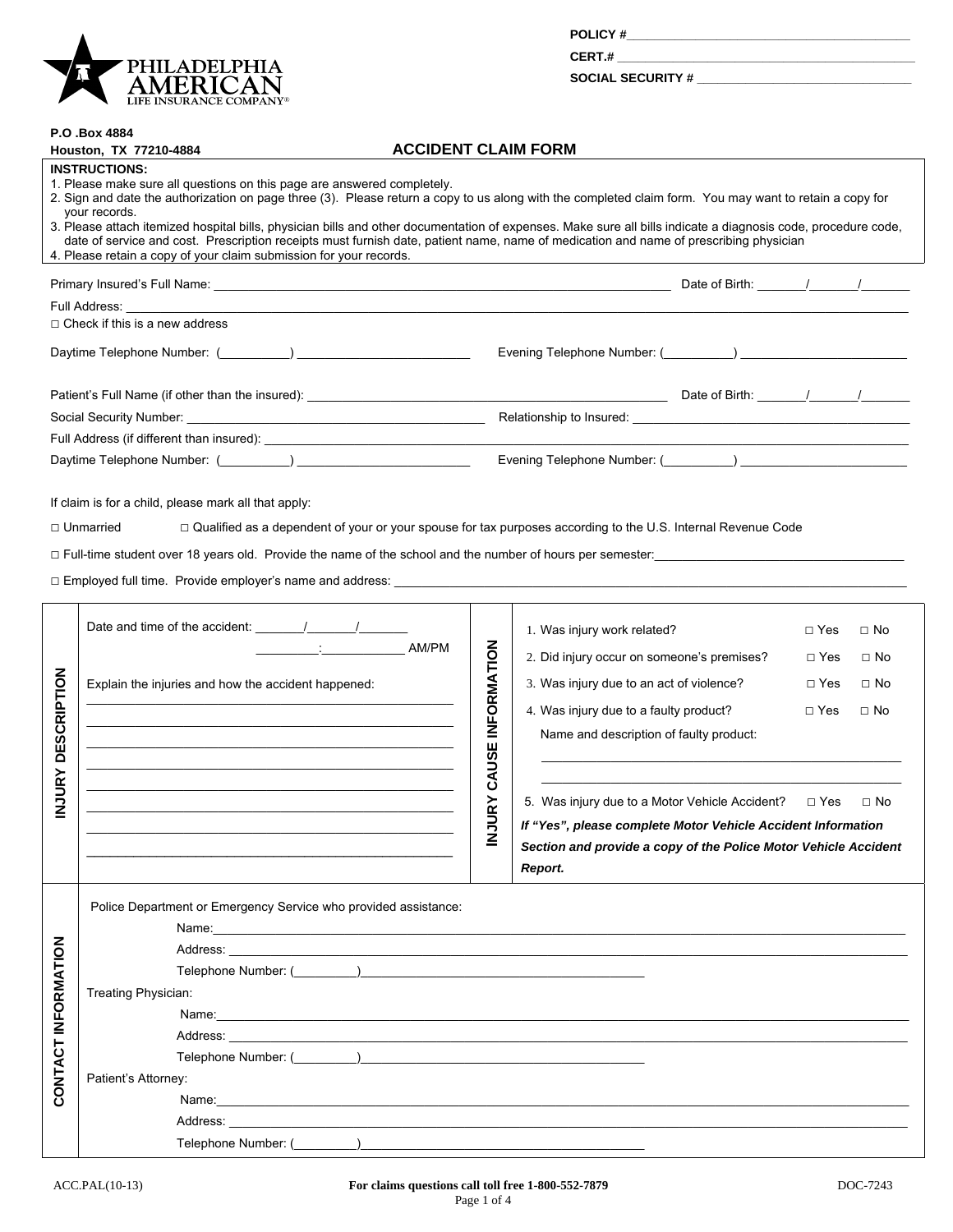| <b>ACCIDENT INFORMATION</b>                                                     | 1. | Was the Patient driving?                                                                    | $\Box$ Yes | $\Box$ No                                                             |  |  |  |  |
|---------------------------------------------------------------------------------|----|---------------------------------------------------------------------------------------------|------------|-----------------------------------------------------------------------|--|--|--|--|
|                                                                                 | 2. | Was the Patient a passenger?                                                                | $\Box$ Yes | $\square$ No                                                          |  |  |  |  |
|                                                                                 | 3. | Was the Patient a pedestrian?                                                               | $\Box$ Yes | $\Box$ No                                                             |  |  |  |  |
|                                                                                 | 4. | Was another vehicle involved?                                                               | $\Box$ Yes | $\Box$ No                                                             |  |  |  |  |
|                                                                                 |    | Insurance Company for Patient's vehicle:                                                    |            |                                                                       |  |  |  |  |
|                                                                                 |    |                                                                                             |            |                                                                       |  |  |  |  |
|                                                                                 |    |                                                                                             |            |                                                                       |  |  |  |  |
|                                                                                 |    |                                                                                             |            |                                                                       |  |  |  |  |
| <b>VEHICLE</b><br>Insurance Company for other Driver's vehicle (if applicable): |    |                                                                                             |            |                                                                       |  |  |  |  |
|                                                                                 |    |                                                                                             |            |                                                                       |  |  |  |  |
| <b>MOTOR</b>                                                                    |    |                                                                                             |            |                                                                       |  |  |  |  |
|                                                                                 |    |                                                                                             |            |                                                                       |  |  |  |  |
|                                                                                 |    |                                                                                             |            |                                                                       |  |  |  |  |
|                                                                                 |    | Please provide any other information regarding this injury that you believe may be helpful: |            |                                                                       |  |  |  |  |
|                                                                                 |    |                                                                                             |            |                                                                       |  |  |  |  |
|                                                                                 |    |                                                                                             |            |                                                                       |  |  |  |  |
|                                                                                 |    |                                                                                             |            |                                                                       |  |  |  |  |
|                                                                                 |    |                                                                                             |            |                                                                       |  |  |  |  |
| <b>OTHER</b>                                                                    |    |                                                                                             |            | <u> 1990 - Paris Paris III, martin Amerikaansk politiker (* 1900)</u> |  |  |  |  |
|                                                                                 |    |                                                                                             |            |                                                                       |  |  |  |  |
|                                                                                 |    |                                                                                             |            |                                                                       |  |  |  |  |
|                                                                                 |    |                                                                                             |            |                                                                       |  |  |  |  |
|                                                                                 |    |                                                                                             |            |                                                                       |  |  |  |  |
|                                                                                 |    |                                                                                             |            |                                                                       |  |  |  |  |

**I certify that the statements and answers on this claim form are true and correct. WARNING: Any person who knowingly presents a false or fraudulent claim for payment of a loss or benefit or knowingly presents false information in an application for insurance is guilty of a crime and my be subject to fines and confinement in prison. I also certify that I have read my current residential state fraud warning on the attached Claim Fraud Warning page if my state is listed on that page.**

| Patient's signature (if minor, parent signs) | Date: |  |  |
|----------------------------------------------|-------|--|--|
|                                              |       |  |  |
| Primary Insured's signature                  | Date: |  |  |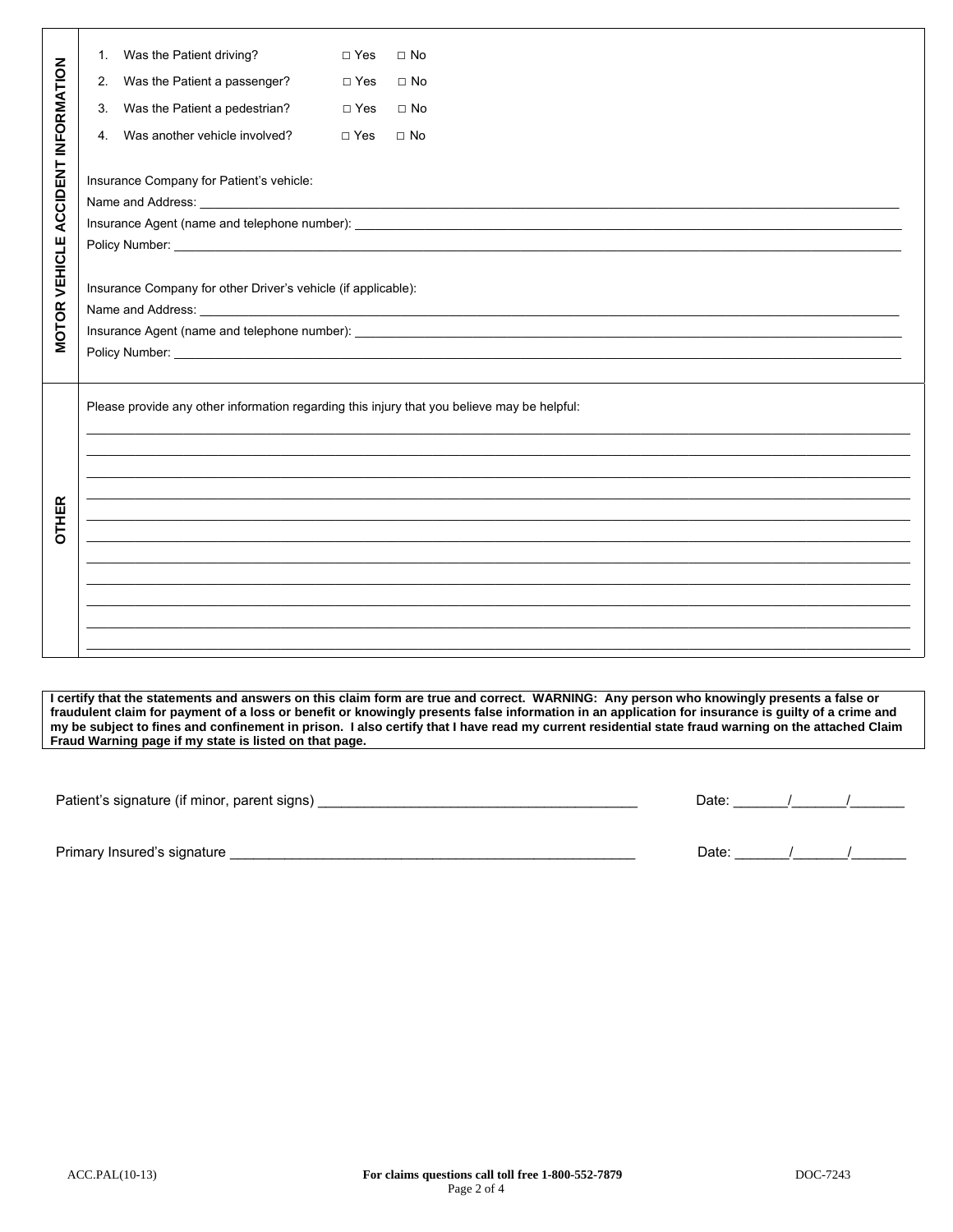P.O. Box 4884 • Houston, Texas 77210 • (800) 713-4680



## AUTHORIZATION TO OBTAIN OR RELEASE MEDICAL INFORMATION

Applicant / Primary Insured Name **Policy 2** Policy / Certificate # (if applicable) Phone #

Address (Street, City, State, Zip)

Protected Health Information (PHI) to be Used and/or Disclosed: Any and all information or records relating to the medical history, medical examinations, services rendered, or treatment given, including treatment for alcohol abuse, substance abuse, mental or emotional disorders, AIDS (Acquired Immune Deficiency Syndrome), or ARC (AIDS-related complex).

Entities or Persons Authorized to Use or Disclose: U.S. Department of Health and Human Services (including the Centers for Medicare & Medicaid Services and any contractors or agents, including Medicare intermediaries), any physician or other health care professional, hospital or other health care facility, counselor, therapist, Pharmacy Benefit Manager or any other medical or medically related facility or professional.

Entities or Persons Authorized to Receive: Philadelphia American Life Insurance Company (PALIC) or its agents, employees, designees, or representatives, including my PALIC agent or broker.

Purpose of this Authorization: By signing this form, you will authorize PALIC to use and/or disclose your Protected Health Information (PHI) to determine if your application will be approved for health insurance or that you are eligible for benefits. This authorization is a condition of your approved application for our health insurance or your eligibility for benefits.

You also will authorize PALIC to obtain your Protected Health Information (PHI) from other covered entities so that we may determine payment of a claim for specified benefits involving you.

Effect of Declining: If you decide not to sign this authorization, we may decline to approve your application for health insurance or to provide benefits.

This authorization may facilitate our consideration of a claim. If you decide not to sign this authorization, it may delay the processing of a claim.

Effect of Granting this Authorization: The PHI to be used and/or disclosed may be subject to re-disclosure by the recipient, in which case it would no longer be protected under the HIPAA Privacy Rule.

Expiration: This authorization will expire upon the termination of any PALIC coverage that may be in effect.

Right to Revoke: I understand that I may revoke this authorization at any time by giving written notice of my revocation to: Philadelphia American Life Insurance Company, P.O. Box 4884, Houston, TX. 77210-4884.

I understand that revocation of this authorization will not affect any action PALIC took in reliance on this authorization before PALIC received my written notice of revocation.

I have had full opportunity to read and consider the contents of this authorization, and I understand that, by signing this authorization, I am confirming my authorization of the use and/or disclosure of my Protected Health Information, as described in this authorization.

| Print Name of Applicant or Claimant                                                                                | Signature of Applicant or Claimant (parent if minor)                      | Date |  |  |
|--------------------------------------------------------------------------------------------------------------------|---------------------------------------------------------------------------|------|--|--|
| If this authorization is signed by a personal representative, on behalf of the individual, complete the following: |                                                                           |      |  |  |
|                                                                                                                    |                                                                           |      |  |  |
|                                                                                                                    |                                                                           |      |  |  |
| Personal Representative: Print Name                                                                                | Please indicate Representative's relationship to Applicant/Insured and    |      |  |  |
|                                                                                                                    | briefly describe Representative's authority to act for Applicant/Insured. |      |  |  |
|                                                                                                                    |                                                                           |      |  |  |
| Signature                                                                                                          | Date                                                                      |      |  |  |
|                                                                                                                    |                                                                           |      |  |  |

A photocopy of this authorization is as valid as the original, and you and your PALIC agent or broker are entitled to receive a copy of this form.